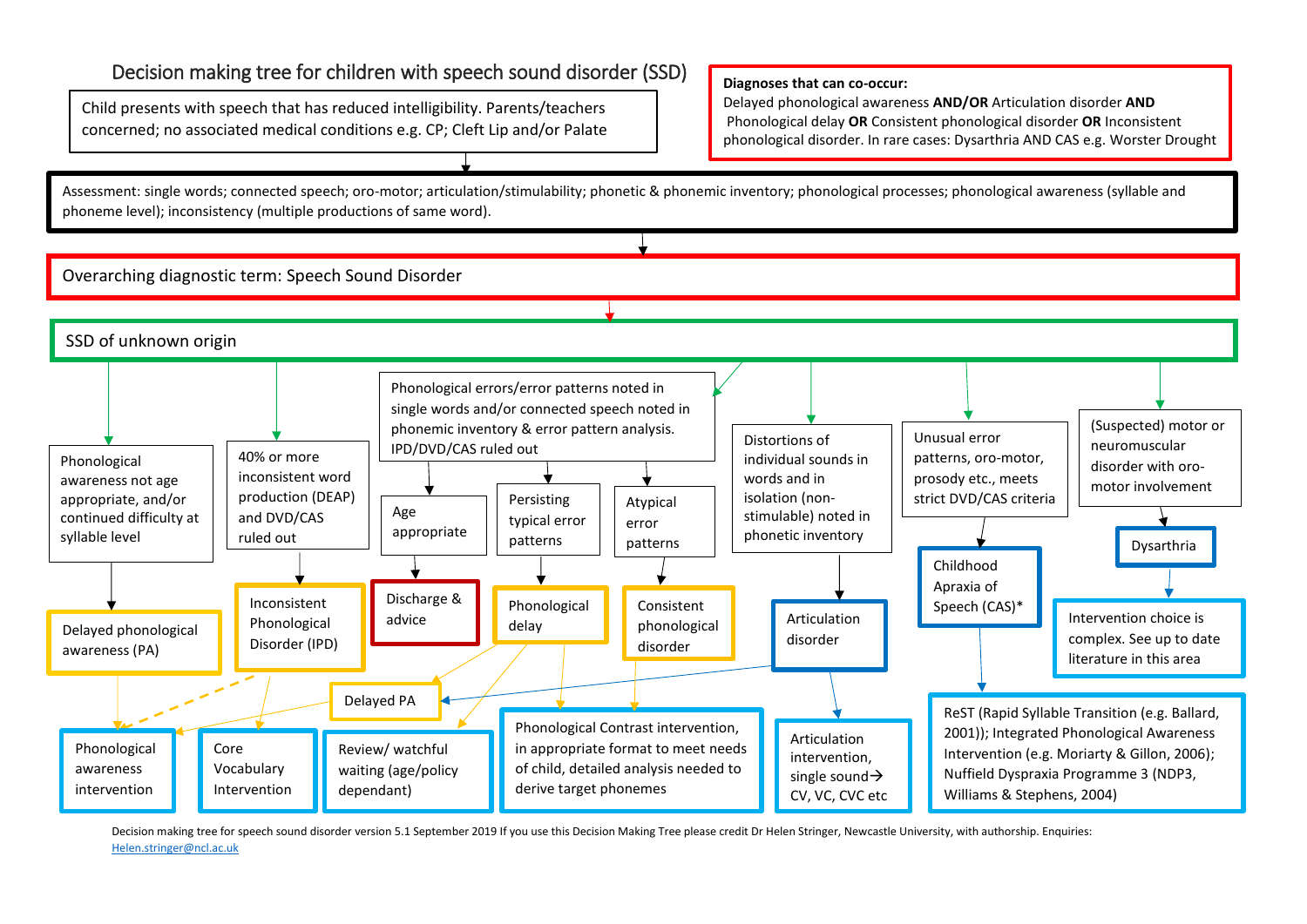# Decision making tree for children with speech sound disorder (SSD)

## **\*CAS is often referred to as developmental verbal dyspraxia (DVD) in the UK. CAS is the most common term globally.**

**Acknowledgements:** To Dr Lindsay Pennington and Dr Jan Broomfield for specific advice in their specialist areas. To members of the Child Speech Disorder Research Network for comments and suggestions.

### **Bibliography**

ASHA. (2007a). *Childhood Apraxia of Speech [Position Statement]*. Retrieved from www.asha.org/policy.

ASHA. (2007b). *Childhood Apraxia of Speech [Technical Report]*. Retrieved from [www.asha.org/policy](http://www.asha.org/policy)

Baker, E., & McLeod, S. (2011). Evidence-Based Practice for Children With Speech Sound Disorders: Part 1 Narrative Review. *Lang Speech Hear Serv Sch, 42*(2), 102- 139. doi:10.1044/0161-1461(2010/09-0075)

Baker, E., & McLeod, S. (2011). Evidence-Based Practice for Children With Speech Sound Disorders: Part 2 Application to Clinical Practice. *Lang Speech Hear Serv Sch, 42*(2), 140-151. doi:10.1044/0161-1461(2010/10-0023)

Ballard, K. J. (2001). Response generalization in apraxia of speech treatments: taking another look. *Journal of Communication Disorders, 34*(1), 3-20. doi:https://doi.org/10.1016/S0021-9924(00)00038-1

Child Speech Disorder Research Network. (2017). Good Practice Guidelines for Transcription of Children's Speech Samples in Clinical Practice and Research. Retrieved from London, UK[: https://www.nbt.nhs.uk/sites/default/files/BSLTRU\\_Good%20practice%20guidelines\\_Transcription\\_2Ed\\_2017.pdf](https://www.nbt.nhs.uk/sites/default/files/BSLTRU_Good%20practice%20guidelines_Transcription_2Ed_2017.pdf)

Child Speech Disorder Research Network. (2017). Good Practice Guidelines for the Analysis of Child Speech Retrieved from [https://www.nbt.nhs.uk/sites/default/files/BSLTRU\\_Guidelines%20for%20Analysis%20of%20Child%20Speech%20Data%20FINAL%20v2%20Oct%202017.pdf](https://www.nbt.nhs.uk/sites/default/files/BSLTRU_Guidelines%20for%20Analysis%20of%20Child%20Speech%20Data%20FINAL%20v2%20Oct%202017.pdf)

Crosbie, S., Holm, A., & Dodd, B. (2009). Cognitive flexibility in children with and without speech disorder. *Child Language Teaching and Therapy, 25*(2), 250-270. doi:10.1177/0265659009102990

Child Speech Disorder Research Network (2017) *Good practice guidelines for transcription of children's speech in clinical practice and research.* Published on RCSLT members webpage [\(www.rcslt.org\)](http://www.rcslt.org/) and Bristol Speech and Language Therapy Research Unit webpage [\(www.speech-therapy.org.uk\)](http://www.speech-therapy.org.uk/).

Child Speech Disorder Research Network (2017) *Good practice guidelines for the analysis of child speech.* Published on RCSLT members' webpage [\(www.rcslt.org\)](http://www.rcslt.org/) and Bristol Speech and Language Therapy Research Unit webpage [\(www.speech-therapy.org.uk\)](http://www.speech-therapy.org.uk/)**.** 

Dodd, B. (2014). Differential Diagnosis of Pediatric Speech Sound Disorder. *Current Developmental Disorders Reports*, 1-8. doi:10.1007/s40474-014-0017-3

Dodd, B., Holm, A., Crosbie, S., & McIntosh, B. (2006). A core vocabulary approach for management of inconsistent speech disorder. *International Journal of Speech-Language Pathology, 8*(3), 220 - 230. doi:doi:10.1080/14417040600738177

Decision making tree for speech sound disorder version 5.1 September 2019 If you use this Decision Making Tree please credit Dr Helen Stringer, Newcastle University, with authorship. Enquiries: [Helen.stringer@ncl.ac.uk](mailto:Helen.stringer@ncl.ac.uk)